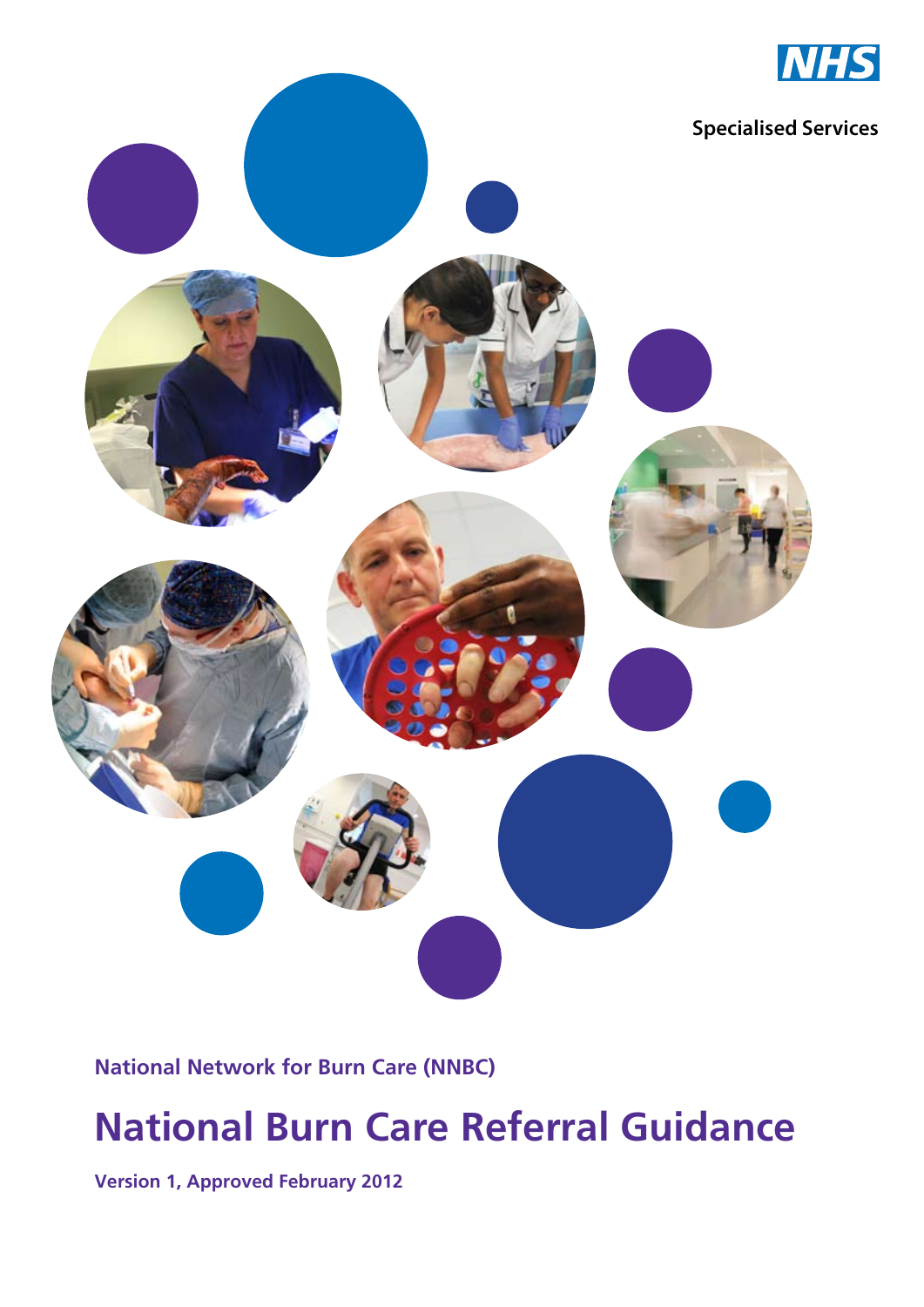# **1. Introduction**

This guidance describes the most clinically appropriate level of Specialised Burn Service for treating burn injuries of varying severities. It answers the question of "What types of burn injuries need referral to which level of Specialised Burn Service."

Following the recommendations of the National Burn Care Review 2001, Specialised Burn Services were stratified into three levels of service:

**Burn Centres** – This level of in-patient burn care is for the highest level of injury complexity and offers a separately staffed, geographically discrete ward. The service is skilled to the highest level of critical care and has immediate operating theatre access.

**Burn Units** – This level of in-patient care is for the moderate level of injury complexity and offers a separately staffed, discrete ward.

**Burn Facilities** – This level of in-patient care equates to a standard plastic surgical ward for the care of noncomplex burn injuries

However, these definitions lacked specificity and so this Guidance has been developed through the National Network for Burn Care, an NHS body that includes representation from the 4 regional Burn Care Networks for England and Wales, NHS Specialised Commissioners, Patient Representatives and the British Burn Association. The development of the guidance was informed by an expert multidisciplinary group. The guidance is based on the general principals outlined in the National Burn Care Review (2001) but now replaces the referral guidance contained within it.

This guidance aims to ensure that patients are referred to a burn care service which has the relevant level of expertise and specialised resources to optimise their treatment and recovery

●●●●●●●●●●●●●●●●●●●●●

The most up to date version of these guidelines can be found at: www.specialisedservices.nhs.uk/burncare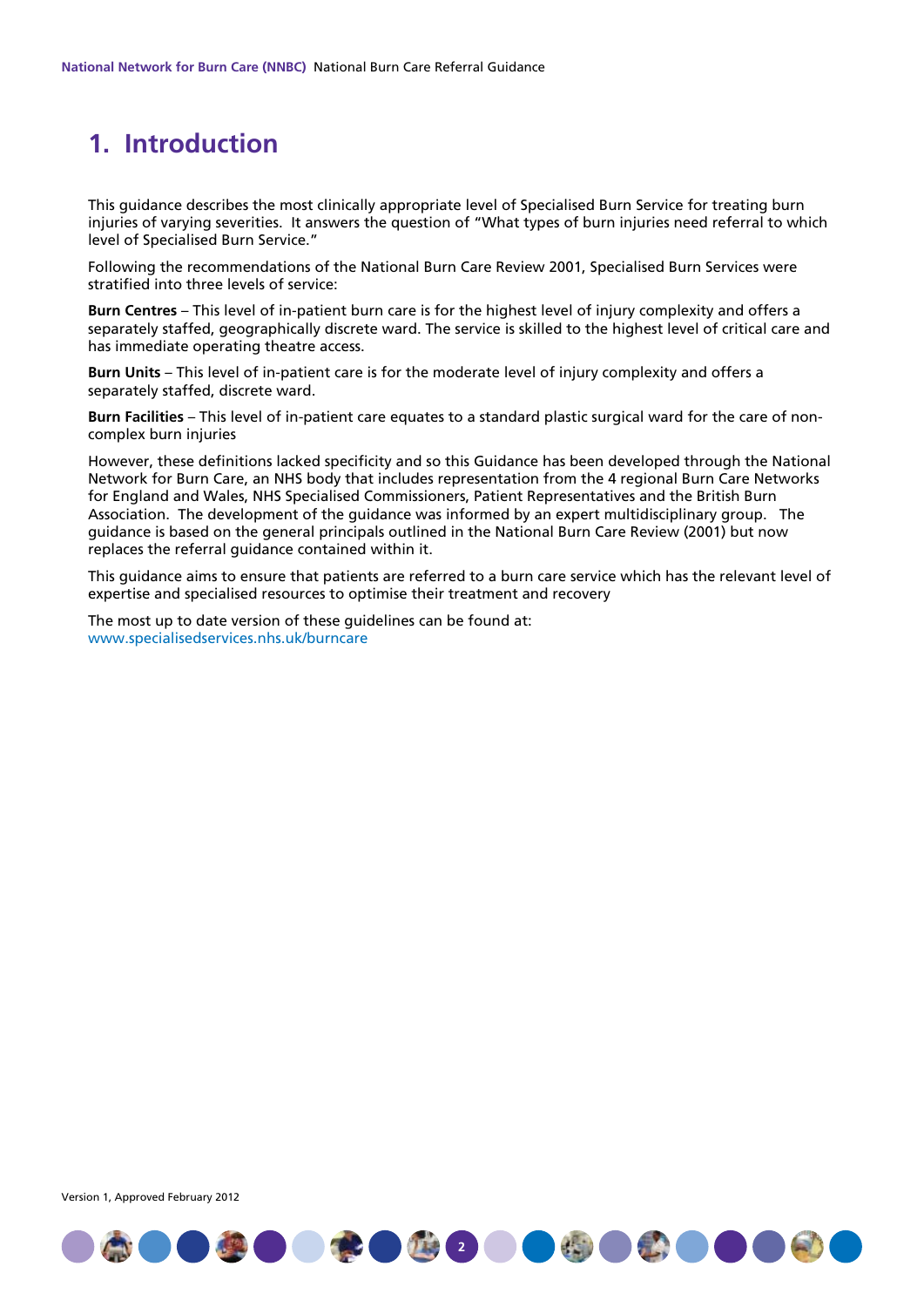### **2. Using this Guidance**

The quidance uses 5 criteria to quide referral decisions:

- TBSA Total Body Surface Area
- Depth The depth of burn injury
- Site Anatomical site of the burn injury
- Mechanism The etiology of the burn injury
- Other Factors Parameters that may impact on the severity/complexity of burn injury

Thresholds for the above criteria are listed as either

"Refer:" It is recommended that the patient be referred to the level of specialised burn service described

*Or*

- "Discuss:" In such cases a discussion should take place with a Consultant within the appropriate service and consideration given to referring / transferring the patient to the appropriate service level.
- For Thresholds listed as "Refer", it is acceptable (in extenuating circumstances) for patients not to be transferred according to these criteria if discussed with and agreed at Consultant level with the appropriate specialised burn care service (i.e. the next service level up). Such agreement should be recorded in the patient notes and all such cases should be subject to formal audit.
- For the purpose of these guidelines a child is defined as being under 16 years of age.
- For the purpose of these guidelines a neonate is defined as: If born at term (37-42 weeks) then up to 4 weeks after birth. If born pre-term (before 37 weeks) then up to 44 weeks post conception.
- For Adult patients, the implementation of End of Life Care as a result of burn injury should only be made following assessment by at least two Consultants, one of whom should be a Specialised Burn Care Surgeon.



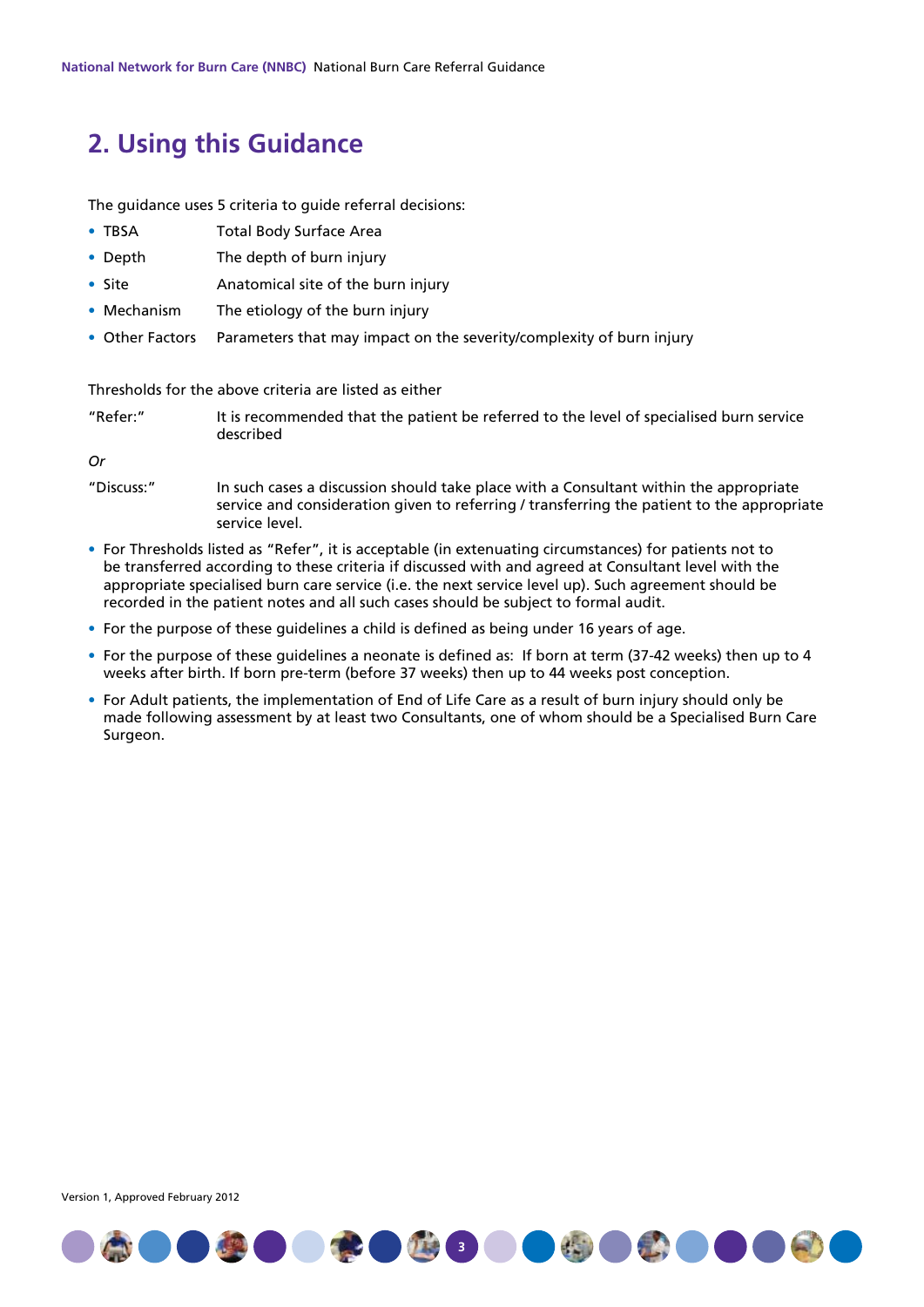## **3. Specific Advice to Emergency Departments, General Practitioners and other non-specialised providers:**

- The suggested minimum threshold for referral into specialised burn care services can be summarised as:
	- All burns ≥2% TBSA in children or ≥3% in adults  $\circ$
	- All full thickness burns
	- All circumferential burns
	- Any burn not healed in 2 weeks
	- Any burn with suspicion of non-accidental injury should be referred to a Burn Unit/Centre for expert assessment within 24 hours
- In addition, the following factors should prompt a discussion with a Consultant in a specialised burn care service and consideration given to referral:
	- All burns to hands, feet, face, perineum or genitalia
	- Any chemical, electrical or friction burn
	- Any cold injury
	- Any unwell/febrile child with a burn
	- Any concerns regarding burn injuries and co-morbidities that may affect treatment or healing of the burn
- If the above criteria/threshold is not met then continue with local care and dressings as required
- If burn wound changes in appearance / signs of infection or there are concerns regarding healing then discuss with a specialised burn service
- If there is any suspicion of Toxic shock syndrome (TSS) then refer early

If non-specialised practitioners require advice regarding the assessment, care or treatment of any type of burn injury they can contact their nearest specialised burn service at any time.

A list of the specialised burn services in England and Wales is available at:

http://www.specialisedservices.nhs.uk/burncare/key-documents/specialised-burn-care-services-englandwales-1

**1400000000000000** 

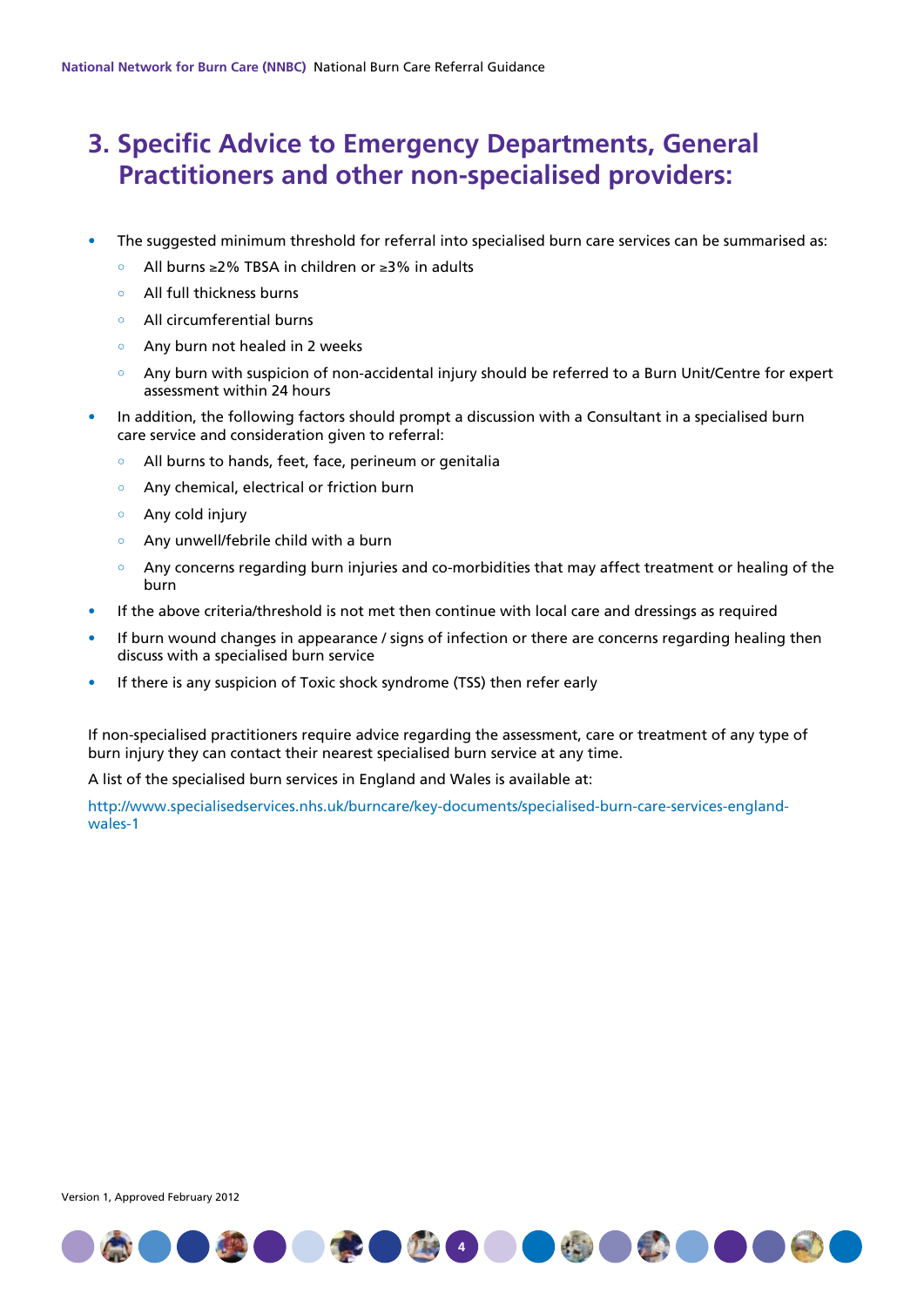# **Thresholds for Referral to Paediatric Burn Services (1)**

| <b>Criteria</b>         |                | <b>Facility</b><br>Threshold                                                   | <b>Unit Threshhold</b>                                                                                                                                                            | <b>Centre Threshold</b>                                                                                                       | <b>Note</b>                                                                                                                                                                                                                                                                                                              |
|-------------------------|----------------|--------------------------------------------------------------------------------|-----------------------------------------------------------------------------------------------------------------------------------------------------------------------------------|-------------------------------------------------------------------------------------------------------------------------------|--------------------------------------------------------------------------------------------------------------------------------------------------------------------------------------------------------------------------------------------------------------------------------------------------------------------------|
| <b>TBSA</b>             | Refer          | $\geq$ 2% <5%                                                                  | $≥5\% < 30\%$<br>$\geq$ 5% <15% if under 1<br>year old                                                                                                                            | $>30\%$<br>≥15% if under 1 year<br>old                                                                                        |                                                                                                                                                                                                                                                                                                                          |
|                         | <b>Discuss</b> |                                                                                |                                                                                                                                                                                   | $\geq 20\%$<br>$\geq$ 10% if less than 1<br>Year Old                                                                          |                                                                                                                                                                                                                                                                                                                          |
| <b>Depth</b>            | Refer          | All full thickness<br>burns.                                                   | $\geq$ 2% full thickness if<br>under 10 yrs old<br>≥1% full thickness if<br>under 6 months old                                                                                    | $\geq$ 20% TBSA if Full<br><b>Thickness</b>                                                                                   | All burns that are not<br>blanching should be<br>referred to a specialised<br>burn service                                                                                                                                                                                                                               |
| <b>Site</b>             | Refer          |                                                                                | Any significant burn<br>to special areas<br>(hands, feet, face<br>perineum or genitalia)<br>Any circumferential<br>burn                                                           |                                                                                                                               | "Significant" can mean<br>any injuries where<br>the referrer feels that<br>greater MDT expertise<br>is required                                                                                                                                                                                                          |
|                         | <b>Discuss</b> | Any burn to<br>special areas<br>(hands, feet,<br>face, perineum,<br>qenitalia) |                                                                                                                                                                                   |                                                                                                                               |                                                                                                                                                                                                                                                                                                                          |
| <b>Mechanism</b>        | <b>Discuss</b> | Any chemical,<br>electrical.<br>friction burn.<br>Any cold injury.             |                                                                                                                                                                                   |                                                                                                                               |                                                                                                                                                                                                                                                                                                                          |
| Other<br><b>Factors</b> | Refer          | Any burn not<br>healed in 2<br>weeks.                                          | Any predicted or<br>actual need for HDU<br>/ PICU<br>(including those<br>predicted to require<br>support for reasons<br>other than the burn<br>injury - e.g. smoke<br>inhalation) | All those predicted<br>to require assisted<br>ventilation specifically<br>for their burn injury<br>for more than 24<br>Hours. | Any child requiring<br>assisted ventilation<br>for >24 Hours must<br>be within a Paediatric<br>Intensive Care Unit.<br>It is recommended that<br>all children with smoke<br>inhalation (irrespective<br>of the presence of burn<br>injury) are referred to a<br>PICU with a specialised<br>burn care service on<br>site. |

**5**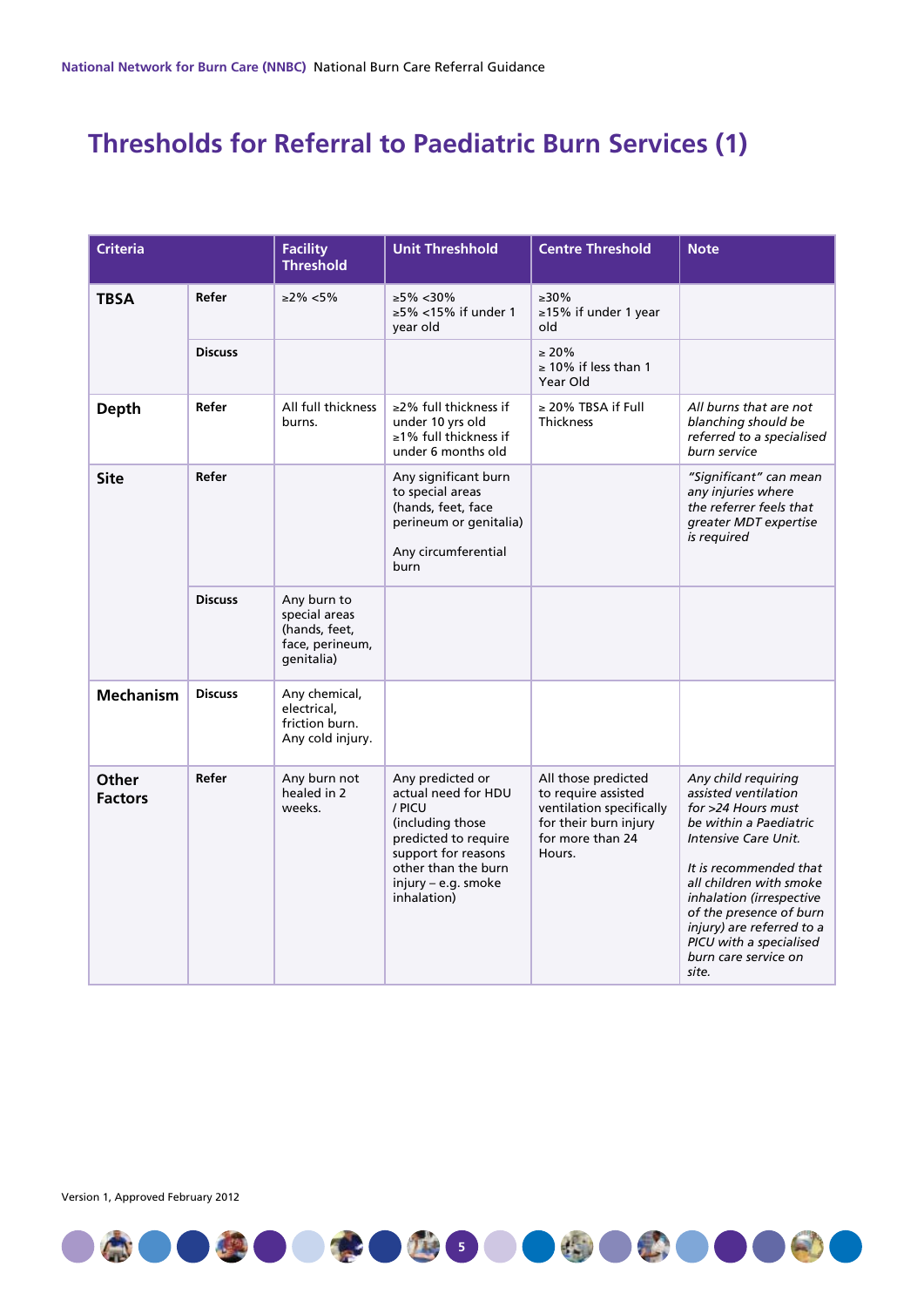# **Thresholds for Referral to Paediatric Burn Services (2)**

| <b>Criteria</b>         |                | <b>Facility</b><br><b>Threshold</b>                                                                                                                                   | <b>Unit Threshhold</b>                                                                                                                                                                                                                               | <b>Centre Threshold</b>                                                                                                                                                                                                                                                                                  | <b>Note</b>                                                                                                                                                                                                                                                                                                                                        |
|-------------------------|----------------|-----------------------------------------------------------------------------------------------------------------------------------------------------------------------|------------------------------------------------------------------------------------------------------------------------------------------------------------------------------------------------------------------------------------------------------|----------------------------------------------------------------------------------------------------------------------------------------------------------------------------------------------------------------------------------------------------------------------------------------------------------|----------------------------------------------------------------------------------------------------------------------------------------------------------------------------------------------------------------------------------------------------------------------------------------------------------------------------------------------------|
| Other<br><b>Factors</b> | Refer          |                                                                                                                                                                       | Any significant<br>deterioration in<br>physiology.<br>Any burn with<br>suspicion of non-<br>accidental injury<br>should be referred to<br>a Burn Unit/Centre<br>for expert assessment<br>within 24 hours                                             | Any child who is<br>physiologically<br>unstable as a result of<br>burn injury                                                                                                                                                                                                                            | Suggested parameters<br>for physiologically<br>unstable are:<br>Requirement for<br>Inotropic support<br>Requirement for<br>renal support or with<br>deteriorating renal<br>function<br>A base deficit >5 and<br>deteriorating<br>An oxygen requirement<br>$>$ Fi02 of 50% and<br>increasing, especially<br>with abnormal C02 /<br>respiratory rate |
|                         | <b>Discuss</b> | Unwell/febrile<br>child with a<br>burn<br>Any concern<br>regarding burn<br>injury any co-<br>morbidities<br>that may affect<br>treatment or<br>healing of the<br>burn | All children with<br>Major Trauma + Burn<br>Injury (post treatment<br>within Major Trauma<br>Centre) where the<br>burn injury meets unit<br>level thresholds<br>Any burn injury in a<br>neonate should be<br>discussed with a Burn<br>Unit or Centre | All children requiring<br>respiratory support<br>All children with<br>Major Trauma + Burn<br>Injury (post treatment<br>within Major Trauma<br>Centres) where the<br>burn injury meets<br>centre level thresholds<br>Any burn injury in a<br>neonate should be<br>discussed with a Burn<br>Unit or Centre | The treatment of<br>children with Major<br>Trauma + Burn Injury<br>should be agreed<br>between the Trauma<br>service and the<br>appropriate specialised<br>burn service<br>Neonates should only<br>be admitted to burn<br>services with an onsite<br><b>NICU</b>                                                                                   |

**6**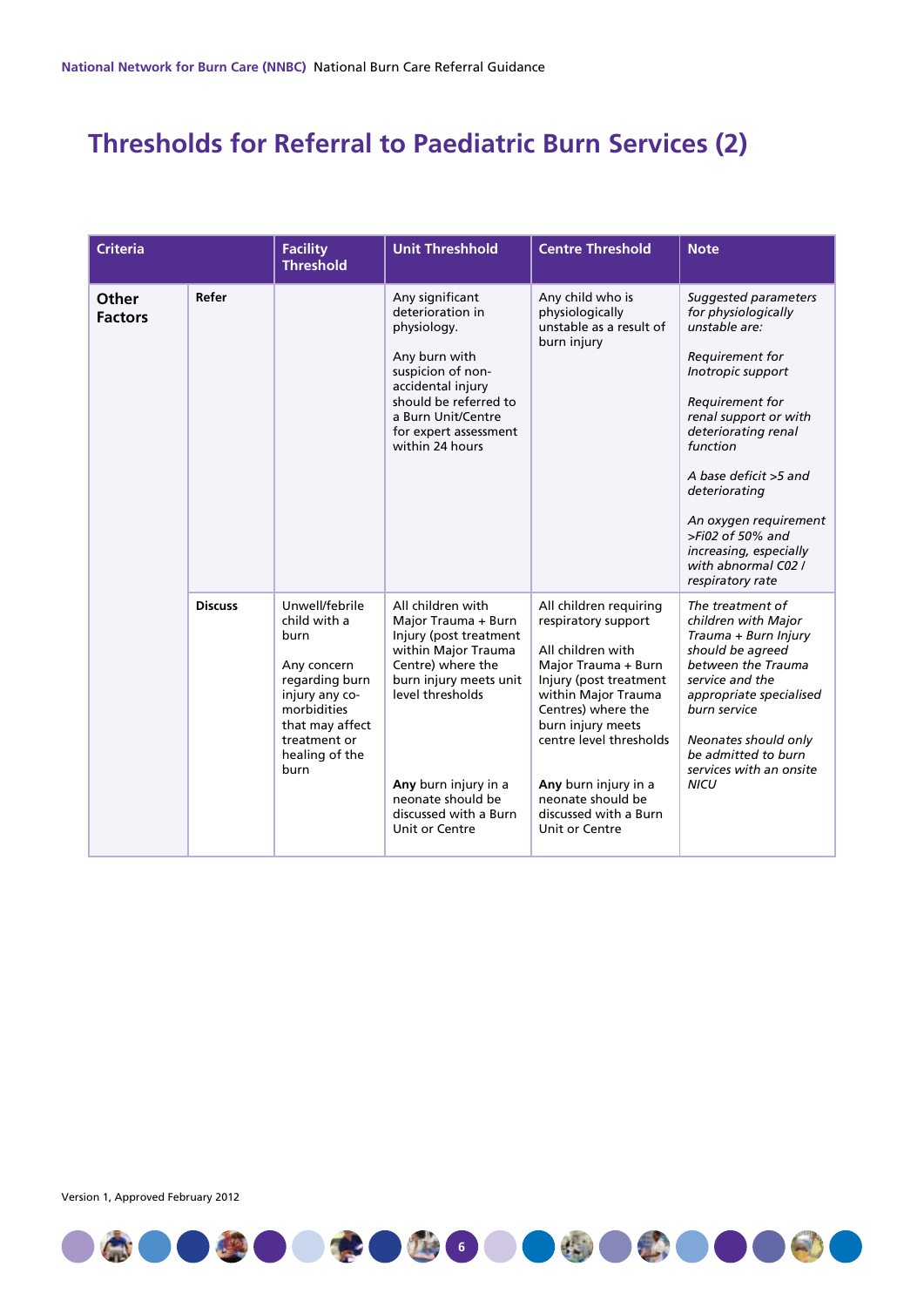# **Thresholds for Referral to Adult Burn Services (1)**

| <b>Criteria</b>         |                | <b>Facility</b><br><b>Threshold</b>                                               | <b>Unit Threshhold</b>                                                                                                                                                                                           | <b>Centre</b><br><b>Threshold</b>                  | <b>Note</b>                                                                                                                                                                                                                                                                                                                                                                                                                                                              |
|-------------------------|----------------|-----------------------------------------------------------------------------------|------------------------------------------------------------------------------------------------------------------------------------------------------------------------------------------------------------------|----------------------------------------------------|--------------------------------------------------------------------------------------------------------------------------------------------------------------------------------------------------------------------------------------------------------------------------------------------------------------------------------------------------------------------------------------------------------------------------------------------------------------------------|
| <b>TBSA</b>             | Refer          | ≥3%<10%<br>(including<br>those with<br>inhalation<br>injury)                      | $\geq 10\% < 40\%$<br>≥10%<25% with<br>inhalation injury                                                                                                                                                         | $>40\%$<br>$\geq$ 25% with<br>inhalation<br>injury | The minimum indication for<br>Inhalation Injury is defined as<br>- Visual evidence of suspected<br>upper airway smoke inhalation,<br>laryngoscopic and/or bronchscopic<br>evidence of tracheal or more distal<br>contamination/injury or unconscious<br>at scene with suspicion of inhalation<br>or raised COHb.<br>If there are any concerns regarding<br>inhalation injury with a patient<br>with any size burn then it should be<br>discussed with a Burn Care Centre |
|                         | <b>Discuss</b> |                                                                                   |                                                                                                                                                                                                                  | >25%                                               | Special Consideration should be<br>given to referring patients >65 yrs<br>with ≥25% TBSA (especially where<br>there are co-morbidities) to the<br><b>Burn Care Centre</b>                                                                                                                                                                                                                                                                                                |
| <b>Depth</b>            | Refer          | Any full<br>thickness burns                                                       | ≥5%<40% if non-<br>blanching                                                                                                                                                                                     |                                                    | All burns that are not blanching<br>should be referred to a specialised<br>burn service                                                                                                                                                                                                                                                                                                                                                                                  |
| <b>Site</b>             | Refer          |                                                                                   | Any significant burn to<br>special areas (hands,<br>feet, face, perineum,<br>genitalia)<br>Any non-blanching<br>circumferential burn                                                                             |                                                    | "Significant" can mean any injuries<br>where the referrer feels that<br>greater MDT expertise is required                                                                                                                                                                                                                                                                                                                                                                |
|                         | <b>Discuss</b> | Any burn<br>to special<br>areas (hands,<br>feet, face,<br>perineum,<br>qenitalia) |                                                                                                                                                                                                                  |                                                    |                                                                                                                                                                                                                                                                                                                                                                                                                                                                          |
| <b>Mechanism</b>        | <b>Discuss</b> | Any chemical,<br>electrical,<br>friction burn.<br>Any cold injury                 |                                                                                                                                                                                                                  |                                                    |                                                                                                                                                                                                                                                                                                                                                                                                                                                                          |
| Other<br><b>Factors</b> | Refer          | Any burn not<br>healed in 2<br>weeks.                                             | Any predicted or actual<br>need for HDU or ITU<br>level care<br>Any burn with suspicion<br>of non-accidental injury<br>should be referred to<br>a Burn Unit / Centre<br>for expert assessment<br>within 24 hours |                                                    |                                                                                                                                                                                                                                                                                                                                                                                                                                                                          |

**7**

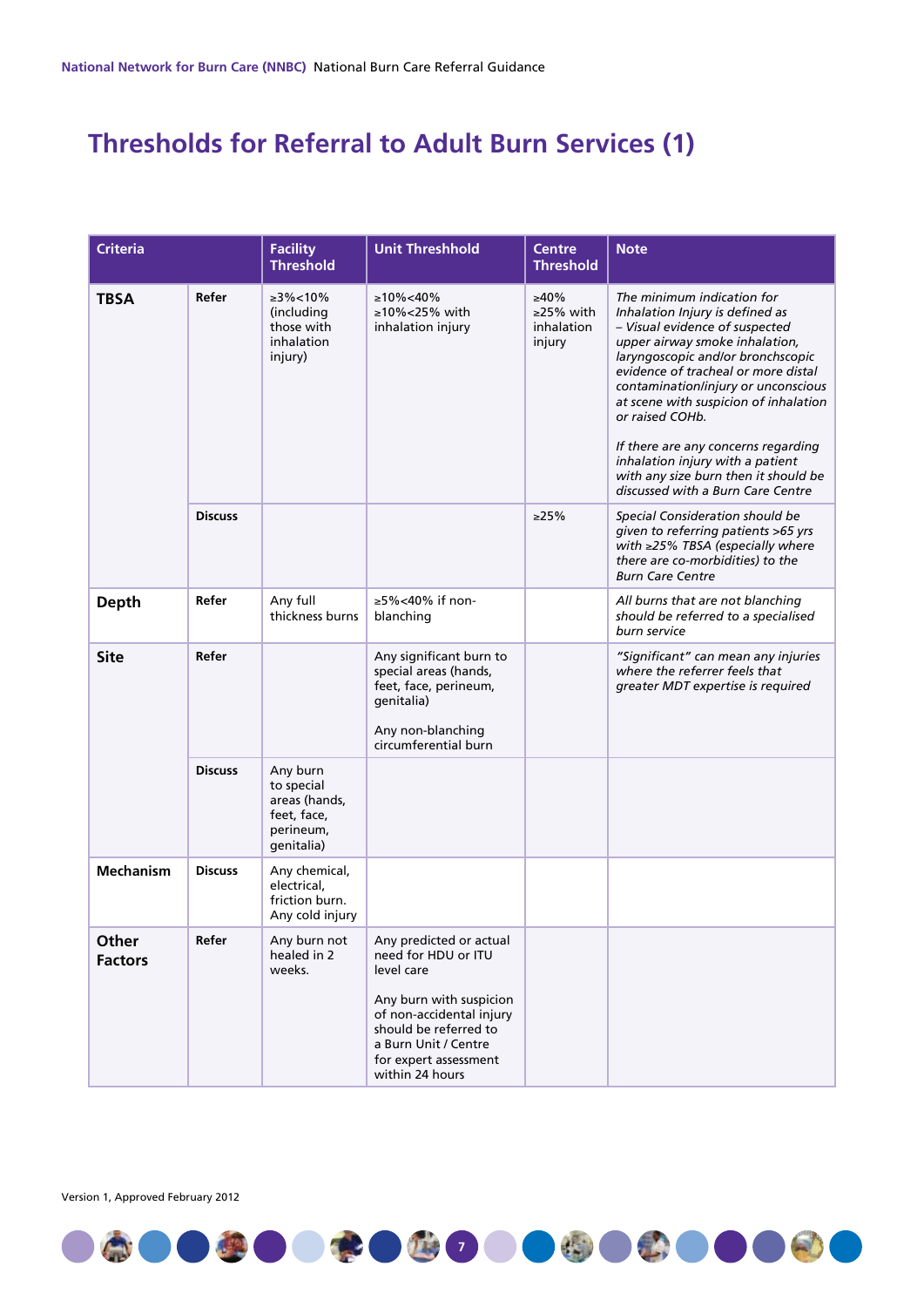# **Thresholds for Referral to Adult Burn Services (2)**

| <b>Criteria</b>         |                | <b>Facility</b><br><b>Threshold</b>                                                                                                                             | <b>Unit Threshhold</b>                                                                                                                                                                        | <b>Centre Threshold</b>                                                                                                                                                                                                                                                                                                                                                                                        | <b>Note</b>                                                                                                                                                                                                                                                        |
|-------------------------|----------------|-----------------------------------------------------------------------------------------------------------------------------------------------------------------|-----------------------------------------------------------------------------------------------------------------------------------------------------------------------------------------------|----------------------------------------------------------------------------------------------------------------------------------------------------------------------------------------------------------------------------------------------------------------------------------------------------------------------------------------------------------------------------------------------------------------|--------------------------------------------------------------------------------------------------------------------------------------------------------------------------------------------------------------------------------------------------------------------|
| Other<br><b>Factors</b> | <b>Discuss</b> | Any concern<br>regarding burn<br>injury and co-<br>morbidities<br>including any<br>co-morbidities<br>that may affect<br>treatment or<br>healing of the<br>burn. | Patients who are<br>pregnant<br>All patients with<br>Major Trauma + Burn<br>Injury (post treatment<br>within Major Trauma<br>Centre) where the<br>burn injury meets unit<br>level thresholds. | All patients with Major<br>Trauma + Burn Injury<br>(post treatment within<br>Major Trauma Centre)<br>where the burn injury<br>meets centre level<br>thresholds.<br>Patients assessed<br>as requiring end<br>of life care should<br>be discussed with<br>a Consultant Burn<br>Specialist at a Burn<br>Centre (to discuss the<br>appropriateness of<br>local palliative care<br>versus transfer to a<br>centre). | The treatment of<br>patients with Major<br>Trauma + Burn Injury<br>should be agreed<br>between the Trauma<br>service and the<br>appropriate specialised<br>burn service (in<br>accordance with the<br>TBSA, Depth, Site and<br>Mechanism criteria<br>listed above) |

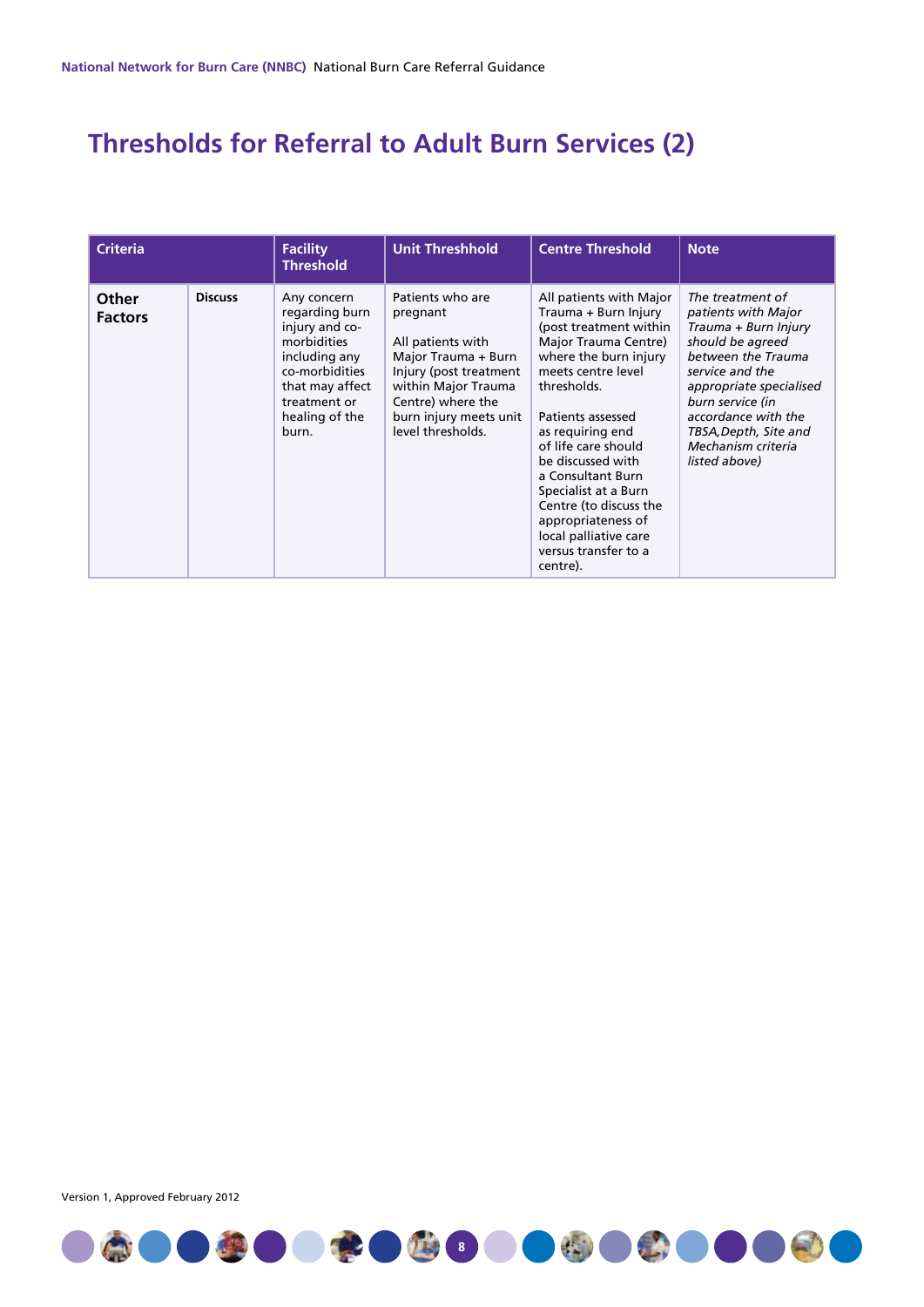# **Glossary**

| <b>TBSA</b>                 | <b>Total Body Surface Area</b>                                           |
|-----------------------------|--------------------------------------------------------------------------|
| <b>Ventilation</b>          | Mechanical support for patients who cannot breath by themselves          |
| <b>Circumferential burn</b> | An injury that goes all the way around the surface of a limb or the body |
| <b>HDU</b>                  | <b>High Dependency Unit</b>                                              |
| <b>ICU</b>                  | <b>Intensive Care Unit</b>                                               |
| <b>PICU</b>                 | Paediatric Intensive Care Unit                                           |
| <b>Inotropic Support</b>    | Drugs administered to support the heart or circulation                   |
| <b>Renal</b>                | Kidneys and their functioning                                            |

The most up to date version of these guidelines can be found at: www.specialisedservices.nhs.uk/burncare